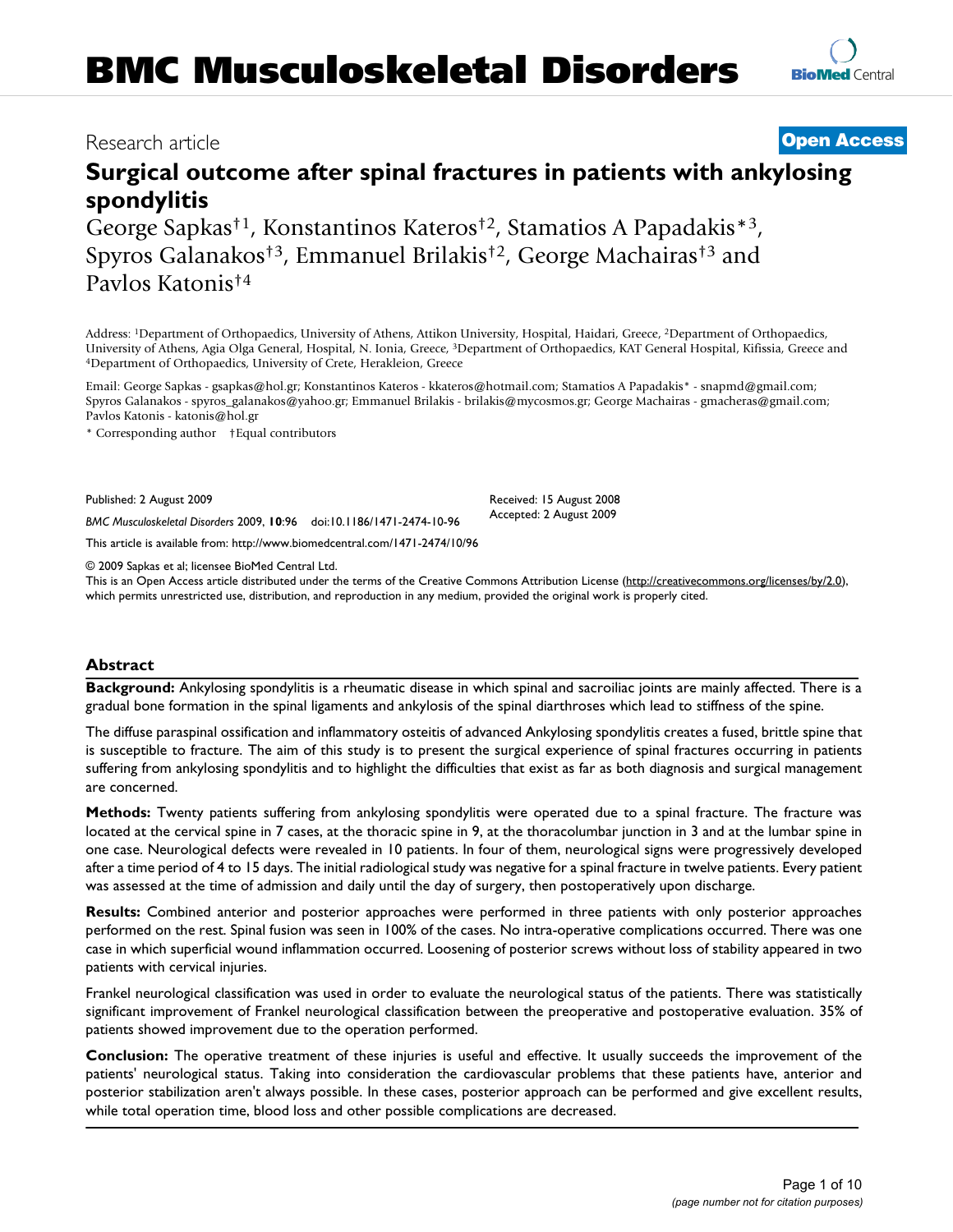# **Background**

Ankylosing Spondylitis (AS) is a chronic inflammatory disease which is characterized by pain and progressive stiffness and which spinal and sacroiliac joints are mainly affected. It affects mostly males, having a male-to-female ratio approximately 3–4:1 and the onset occur between the 15th and the 35th year of life [1-3].

Ankylosing Spondylitis transforms the flexible spinal column into a stiff rod; the stiffened spine cannot bear normal loads in comparison with a healthy spine. In addition, it has been established that bone mineral density (BMD) loss occurs early in the AS disease course and is associated with inflammation correlated with increased bone resorption [4]. The kyphotic deformation of the spine that exists makes the ankylosing and osteoporotic spine susceptible to stress fractures under the impact of small forces and loads [3]. The diffuse paraspinal ossification and inflammatory osteitis of advanced AS creates a fused, brittle spine that is susceptible to fracture [4-8]. Patients suffering from AS may undergo a fracture with minimal [5,9-11] or even no history of injury [12-14].

The most frequent site, where a fracture is located is the cervical spine especially its lower part [5,6,10,12,14-17], and the cervical-thoracic junction, following by the thoracolumbar junction (T10-L2) [9,11-14]. Disruption of all the three columns of the spine predisposes to displacement and neurological injury [4,9,18,19].

When a fracture happens in a patient with AS it should be considered as high-risk injury, especially when it is located in the cervical-thoracic junction of the spine [20,21]. The most unstable types are shearing fractures. They may have severe neurological symptoms or may lead to haemothorax or rupture of the aorta, which are serious complications [21,22]. Secondary neurological aggravation may be possible due to displacement of the fractured segments, which happens mainly in hyperextension injuries [11]. Furthermore, where an interval occurs between trauma and the onset of neurologic signs or worsening of the neurologic picture the formation of an epidural hematoma should be suspected and excluded by means of an MRI scan. [23]. Diagnosis can be difficult due to preexisting spinal alterations. The standard radiographs are inadequate to fully evaluate shearing fractures due to osteoporosis, and the position of the shoulders (which are usually are located at a higher position). Thus, these fractures can be missed in the first examination and in the later stages, are characterized by vertebral corrosion, collapse and deformity. A misdiagnosed fracture can possibly lead to pseudarthrosis or Andersson lesion [24].

The aim of this study is to present the surgical experience of spinal fractures occurring in patients suffering from AS

and to highlight the difficulties that exist as far as both diagnosis and surgical management are concerned.

# **Methods**

Between 1997 to 2005 twenty patients suffering from AS sustained a spinal fracture and were treated in our department. Their gender, age, the mechanism of injury, the location and the type of the fracture, their neurological status pre and post operatively and their management are reported in table 1. The epidemiological data were obtained from the patient's medical record.

This is a prospective study, and the patients included were treated operatively. Patients that were treated conservatively were excluded from the study. The surgery was a consideration when the fracture compromised the stability of the spine, when a neurological deficit emerged at the time of diagnosis or during the hospitalisation, or in a combination of the above. Instrumentation spanned four vertebrae, two cephalad and two caudal to the fracture (table 1).

Sixteen out of 20 patients were males with a mean age of 55 years (range, 38–80) and 4 females with a mean age of 56.5 years (range, 23–69). The median time from the point in which the diagnosis was made was 24 years (range, 3–45) (table 2).

The fracture was located at the cervical spine in 7 patients, at the thoracic spine in 9, at the thoracolumbar junction in 3, and at the lumbar spine in one patient (table 2). Classification of the spine fractures was made according to AO classification. Clinical examination and radiological imaging defined the level of injury and the neurological status of each patient. Frankel neurological classification was used in order to evaluate patients' neurological status. Each patient was assessed initially at the time of admission, daily until the day of surgery and postoperatively upon discharge. Two experienced orthopaedic surgeons made the clinical examination. The patients were also assessed at 3, 6, 9 and 12 months after the operation and then annually. The average follow up time was 5 years (range, 2–8 years).

Radiographs (anteroposterior, lateral, and oblique views) were performed upon admission. Computed tomography (CT) and Magnetic resonance imaging (MRI) studies were performed in cases where the primary imaging investigation was negative for a fracture but clinical suspicion continued to exist. They were also performed in all of the cases when the operation had already been decided. Two experienced orthopaedic surgeons always assessed the radiological studies.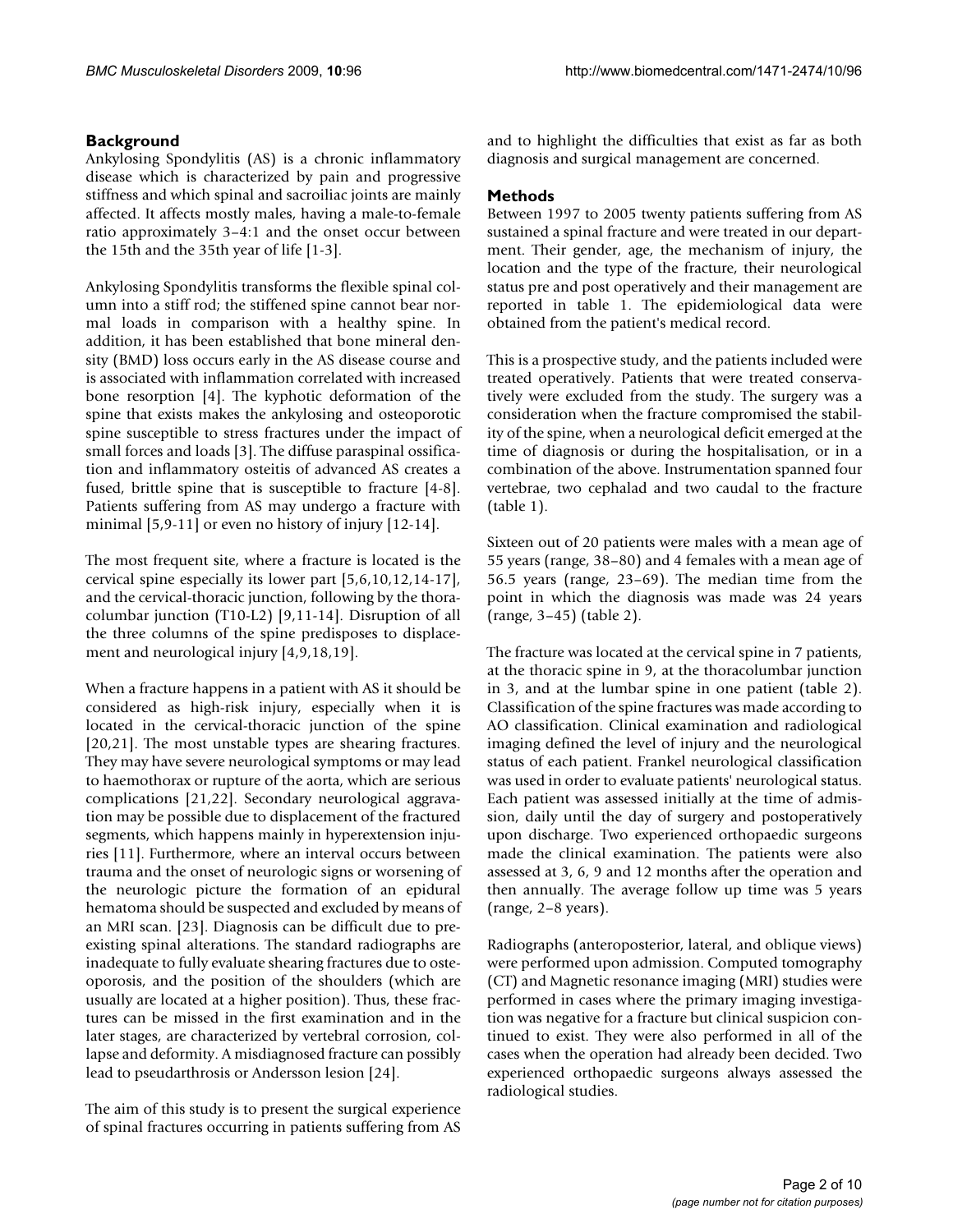## **Table 1: Summary of patients' data**

| #               | Age (years) |         |                  | Sex Mechanism of injury Level of fracture/Type | Neurological status<br>preoperatively | Treatment/Levels of<br>Fusion                       | Neurological status<br>postoperatively |
|-----------------|-------------|---------|------------------|------------------------------------------------|---------------------------------------|-----------------------------------------------------|----------------------------------------|
| $\mathbf{I}$    | 80          | M       | Fall             | C <sub>2</sub> /Type II                        | Frankel C                             | Posterior<br>instrumentation/<br>Occipito-C4        | Frankel D                              |
| $\overline{2}$  | 65          | M       | Fall             | C2/Type I                                      | Frankel E                             | Posterior<br>instrumentation/<br>Occipito-C4        | Frankel E                              |
| 3               | 60          | M       | Fall             | $C6 - C7/A.3.1.1$                              | Frankel E                             | Anterior + Posterior<br>instrumentation/C4-T2       | Frankel E                              |
| 4               | 38          | M       | Fall from height | $C6 - C7/A.2.3.1$                              | Frankel C                             | Anterior + Posterior<br>instrumentation/C4-T2       | Frankel E                              |
| 5               | 67          | M       | Fall             | C6-C7/B.3.2.2                                  | Frankel C                             | Posterior<br>instrumentation/C4-T2                  | Frankel E                              |
| 6               | 69          | F       | Fall             | $C6 - C7/C.2.2.1$                              | Frankel A                             | Anterior + Posterior<br>instrumentation/C4-T2       | Frankel A                              |
| 7               | 55          | M       | Fall             | $C6 - C7/A.3.1.1$                              | Frankel E                             | Posterior<br>instrumentation/C4-T2                  | Frankel E                              |
| 8               | 39          | M       | Fall             | $T5 - T6/A.3.3.1$                              | Frankel D                             | Posterior<br>instrumentation/T3-T8                  | Frankel E                              |
| 9               | 23          | F       | Fall             | T8/A.3.2.3                                     | Frankel E                             | Posterior<br>instrumentation/T6-<br>TI0             | Frankel E                              |
| 0               | 53          | M       | Fall             | $T8 - T9/B.2.2.2$                              | Frankel C                             | Posterior<br>instrumentation/T6-<br>TH              | Frankel D                              |
| $\mathbf{H}$    | 65          | F       | Fall             | $T8 - T9/B.1.1.1$                              | Frankel E                             | Posterior<br>instrumentation/T6-<br>TH              | Frankel E                              |
| 12              | 57          | M       | Fall             | T9/A.3.2.3                                     | Frankel E                             | Posterior<br>instrumentation/T7-<br>TH              | Frankel E                              |
| $\overline{13}$ | 64          | M       | Fall             | $T10 - T11/C.2.2.1$                            | Frankel A                             | Posterior<br>instrumentation/T8-L1                  | Frankel A                              |
| 4               | 79          | M       | Fall             | $T10 - T11/A.3.2.1$                            | Frankel B                             | Posterior<br>instrumentation/T8-L1                  | Frankel D                              |
| 15              | 40          | $\sf M$ | Fall             | $T10 - T11/C.2.1.3$                            | Frankel A                             | Posterior<br>instrumentation/T8-L1                  | Frankel A                              |
| 16              | 52          | M       | Car Accident     | $TII - T12/B.1.1.1$                            | Frankel E                             | Posterior<br>instrumentation/T9-L2                  | Frankel E                              |
| 17              | 69          | F       | Fall             | $T12 - L1/A.3.2.3$                             | Frankel E                             | Posterior<br>instrumentation/T10-<br>L <sub>2</sub> | Frankel E                              |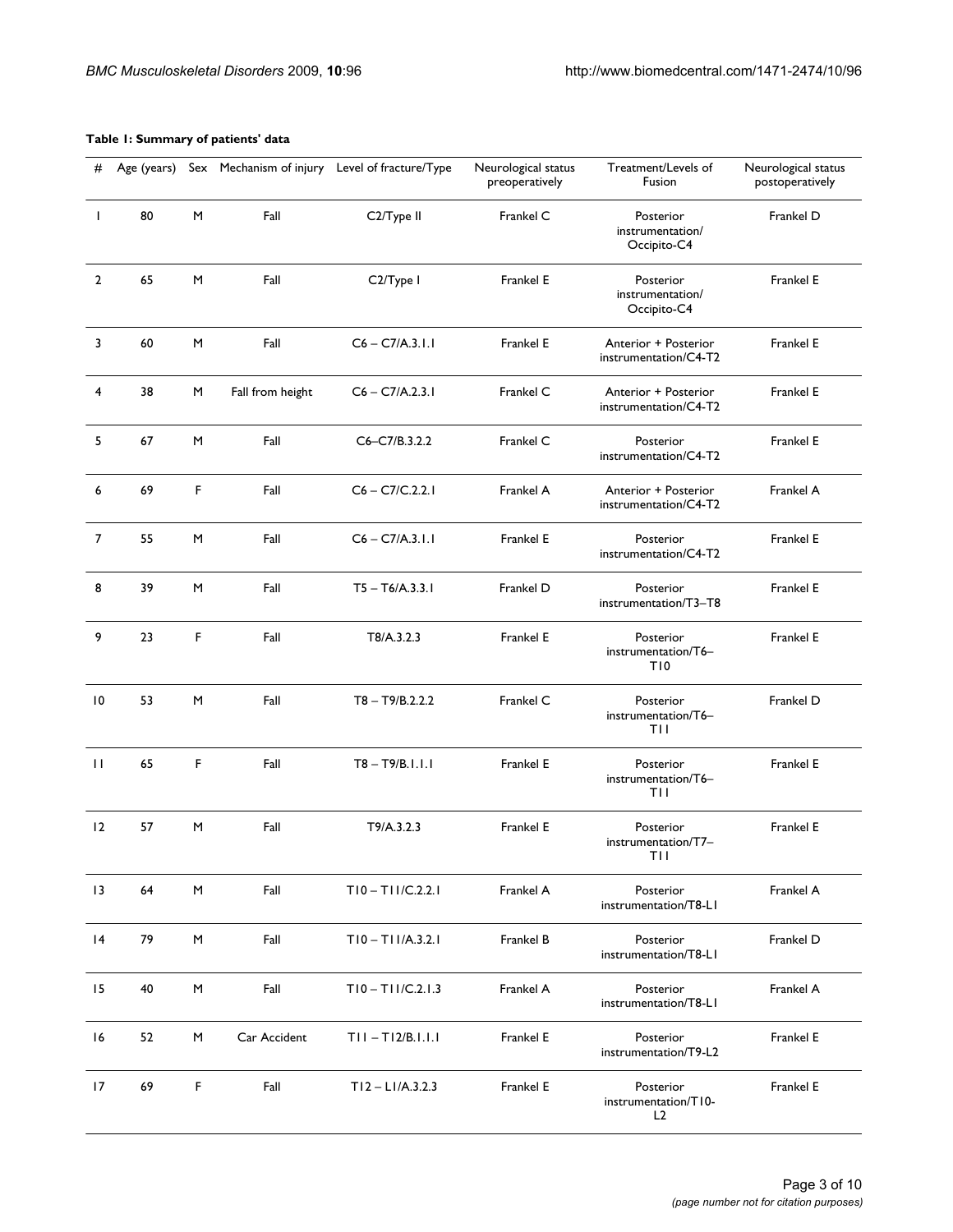| 18              | 38 | м | Fall | T12-LI/A.3.2.3         | Frankel E | Posterior<br>instrumentation/T10-<br>L <sub>2</sub> | Frankel E |
|-----------------|----|---|------|------------------------|-----------|-----------------------------------------------------|-----------|
| $\overline{19}$ | 40 | M | Fall | $T12 - L1/B$ . $I.1.1$ | Frankel E | Posterior<br>instrumentation/T10-<br>L2             | Frankel E |
| 20              | 55 | M | Fall | $LI - L2/B.I.I.I.$     | Frankel B | Posterior<br>instrumentation/T12-<br>L4             | Frankel D |

**Table 1: Summary of patients' data** *(Continued)*

## *Statistical analysis*

Data is expressed as mean ± standard deviation for continuous variables and as percentages for categorical data. In order to examine the pre and post operatively difference of Frankel neurological classification, Wilcoxon Signed Ranks Test was used. The McNemar Test would be more appropriate for this but it was not performed because the compared variables were not dichotomous with the same values.

All tests are two-sided and statistical significance was set at p < 0.05. All analyses were carried out using the statistical package SPSS v.13.00 (Statistical Package for the Social Sciences, SPSS Inc., Chicago, Ill., USA).

**Table 2: Demographic data and disease characteristics.**

# **Results**

In 18 cases, a low energy injury of the spine occurred and in only 2 cases the cause was a high-energy injury (table 2). The fractures occurred in the cervical spine were compression injuries. C6 and C7 levels were the most common fractured vertebrae, followed by C2 vertebra. There was a 43% (three patients) incidence of neurological deficit on initial presentation, while one of them had already established complete paralysis.

The thoracic spinal column was the most susceptible part of the spine for fracture. T8, T9 and T10 were the most common level of fracture, while neurological defect

| Patients suffered by ankylosing spondylitis who were operated due to a spinal fracture ( $n = 20$ ) |                  |     |  |  |
|-----------------------------------------------------------------------------------------------------|------------------|-----|--|--|
|                                                                                                     |                  |     |  |  |
| Median age $(min - max)$                                                                            | 56 years (23-80) |     |  |  |
| Gender                                                                                              | 16 males         | 80% |  |  |
|                                                                                                     | 4 females        | 20% |  |  |
| Time from the diagnosis                                                                             | 24 years (3-45)  |     |  |  |
|                                                                                                     |                  |     |  |  |
| Cervical spine                                                                                      | 7                | 35% |  |  |
| Thoracic spine                                                                                      | 9                | 45% |  |  |
| Thoraco-lumbar junction                                                                             | 3                | 15% |  |  |
| Lumbar spine                                                                                        | I                | 5%  |  |  |
|                                                                                                     |                  |     |  |  |
| Low energy injury                                                                                   | 8                | 90% |  |  |
| High energy injury                                                                                  | $\overline{2}$   | 10% |  |  |
|                                                                                                     |                  |     |  |  |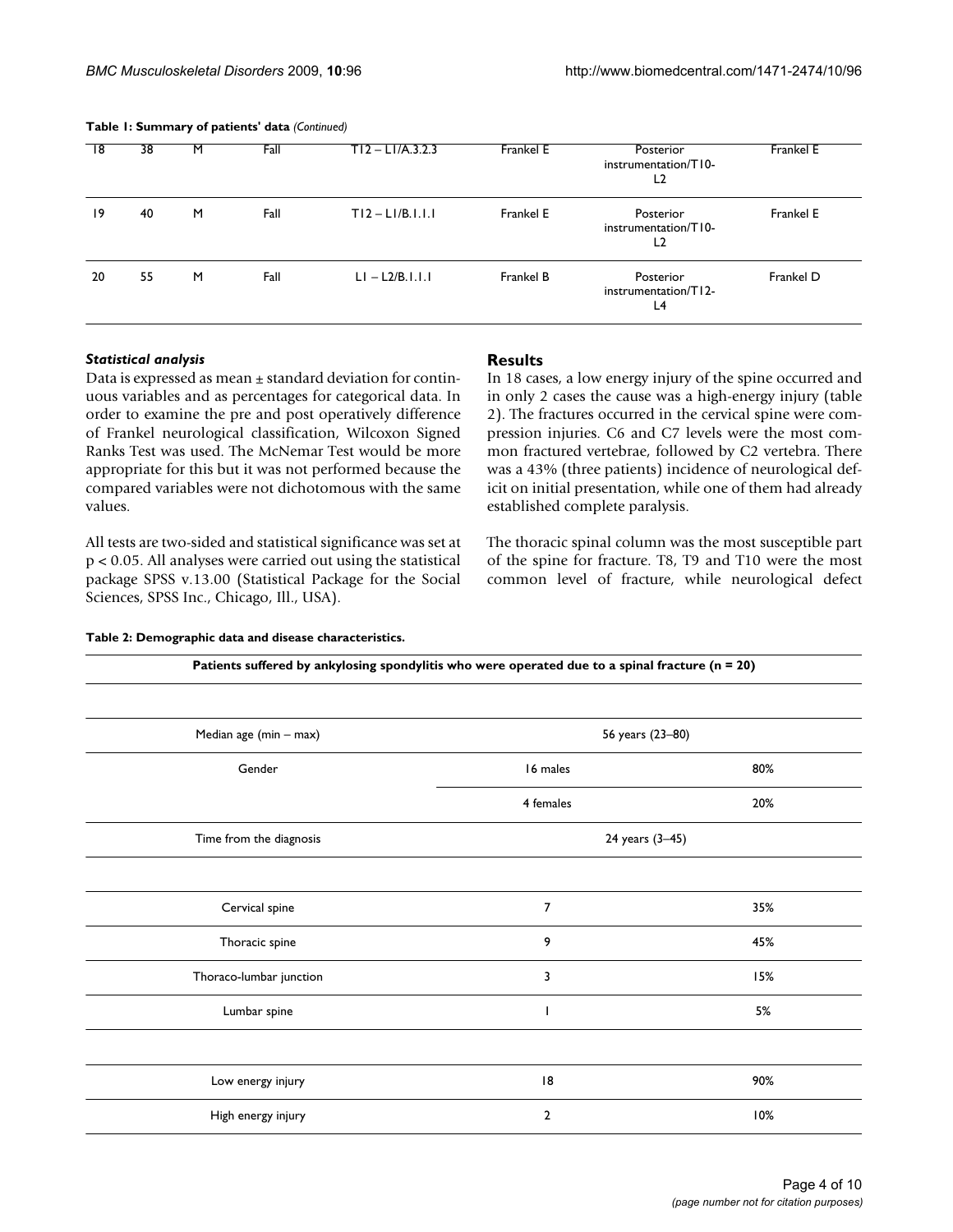existed in five out of nine patients (56%), with two of them having already established complete paralysis.

Three patients suffered from fractures of the thoracolumbar junction due to hyperextension injuries without neurological deficit (Figures 1, 2, 3). The lumbar spine was the level of fracture in one patient who had neurological defect on initial presentation. Neurological defects were revealed in ten out of twenty patients. In six of them they were established on initial presentation, while the others established late neurological deficit progressively after a time period of 4 to 15 days.

The initial radiological study was negative for a spinal fracture in 12 patients (60%). In these cases the fracture was revealed by CT or MRI which used in order to investigate the clinical suspicion which existed.

As far as treatment is concerned, three of the cervical fractures were managed by a combined approach while the rest were operated on with a posterior approach. A Philadelphia type cervical collar was applied in all patients postoperatively, for 3 to 6 months. In the thoracolumbar spine, a posterior approach was used in all cases (Figures 4, 5). Laminectomy performed in all cases where severe neurological deficit existed. Early mobilization was encouraged and a thoracolumbar spinal orthosis was used for 6–12 months. Fusion was successfully performed in 100% of the cases and it was assessed on the basis of the presence of a homogenous fusion mass on lateral tomographs and/or CT scans.

No intra-operative complications occurred. There was one case in which superficial wound infection occurred. This complication was managed by daily wound changes and the use of local and systematic antibiotics. As far as hardware complications were concerned, loosening of posterior screws without loss of stability appeared in two patients with cervical injuries. In none of the cases epidural hematoma was noted. Spinal deformity was corrected in all of the cases.

The assessment of the patients before the operation according to Frankel neurological classification revealed 3 patients (15%) classified as Frankel A, 2 patients (10%) as Frankel B, 4 patients (20%) as Frankel C, 1 patient (5%)



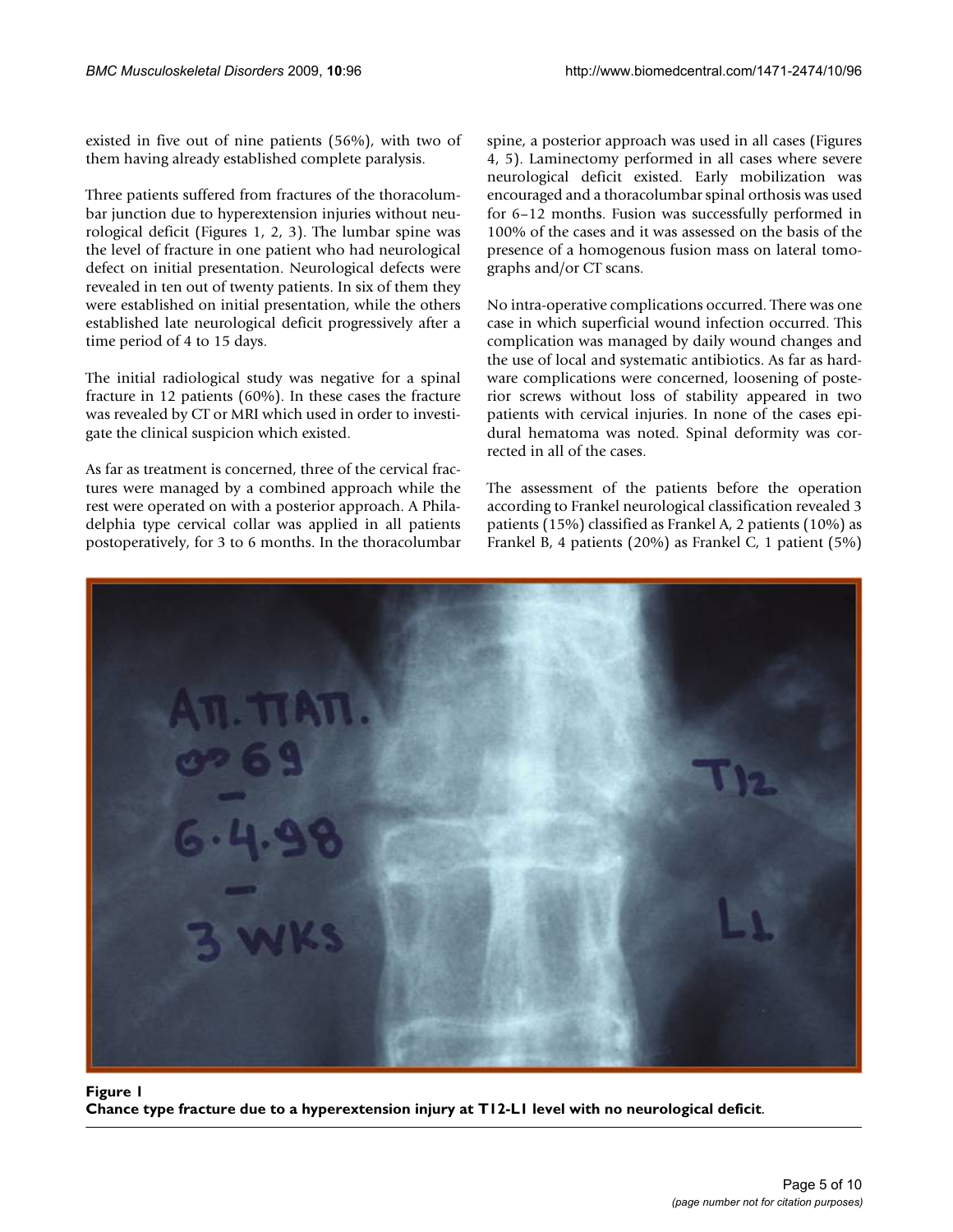

Figure 2 **Anteroposterior 3D reconstruction image of the chance type fracture at T12-L1 level**.



**Figure 3 Lateral 3D reconstruction image of the same case**.

as Frankel D and 10 patients (50%) as Frankel E. After the operation 3 patients (15%) classified as Frankel A, 4 patients as Frankel D (20%) and 13 patients (65%) as Frankel E (table 3).

Surgical treatment improved patients' neurological status where it had been influenced. The postoperative assessment of the patients was improved, in relation to the preoperative one by at least 1 Frankel grade in 3 patients (15%), while 4 patients (20%) improved by 2 Frankel grades. Three patients (15%) had not any improvement (Frankel A) but had established paraplegia from the initial assessment. Their neurological outcome was poor. The last 10 patients (50%) had no neurological deficit from the time of hospitalization (Frankel E).

According the Wilcoxon Signed Ranks Test which was used, there is statistically significant improvement ( $p =$ 0,015) of Frankel neurological classification between the preoperative and postoperative evaluation, once thirtyfive per cent of patients presented an improvement (10% from Frankel B to Frankel D, 10% from Frankel C to Frankel D, 10% from Frankel C to Frankel E and 5% from Frankel D to Frankel E) while 65% of patients were in stable condition (15% from Frankel A to Frankel A and 50% from Frankel E to Frankel E) (table 4).

## **Discussion**

In the patients with AS when a fracture occurs, the spine tends to be displaced in hyperextension, especially when the patient is in supine position [13]. This hyperextension may be the main cause of secondary neurological impairment [6,13]. This is the possible explanation for the late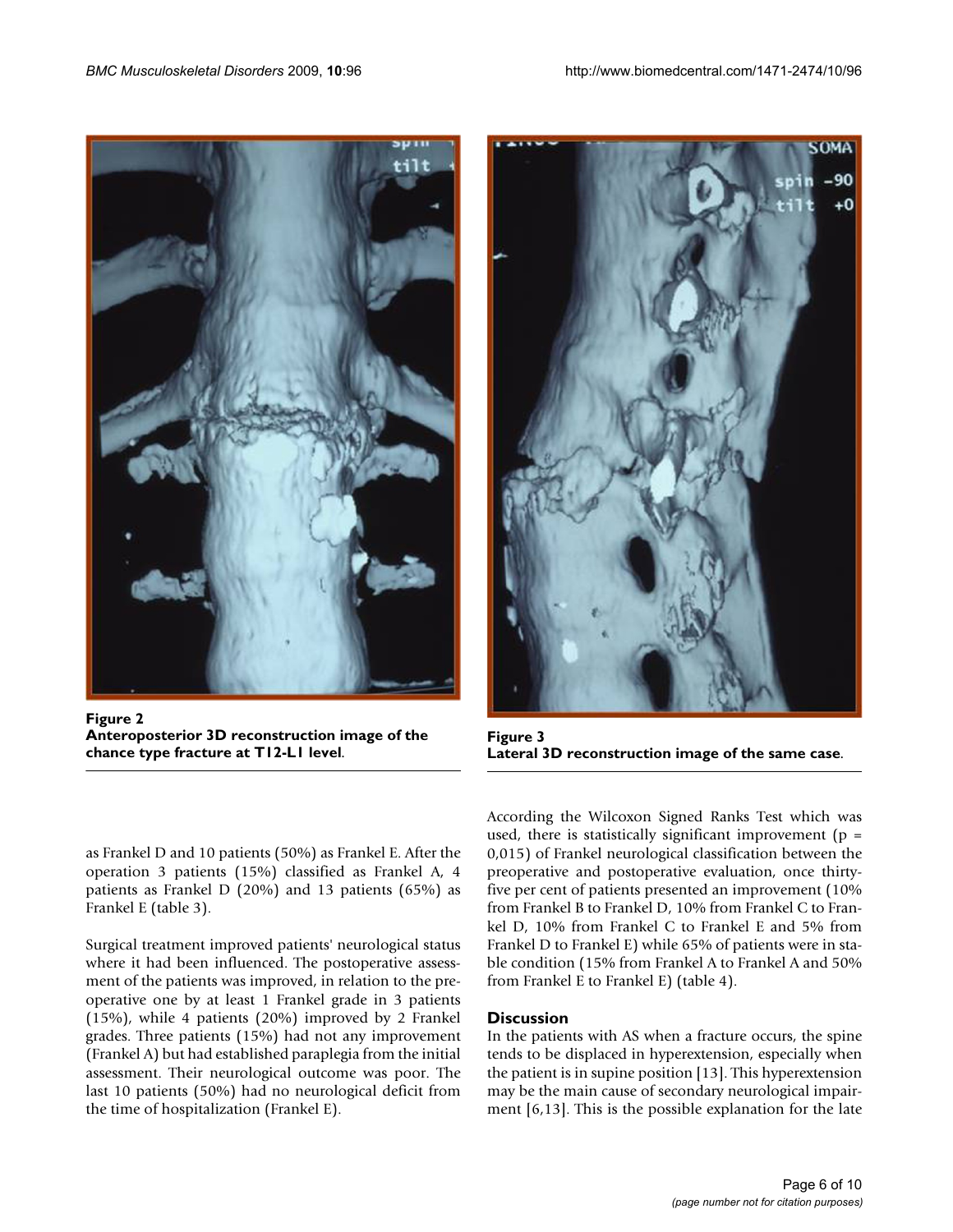

**Figure 4 Anteroposterior postoperative radiograph with a posterior instrumentation system**.



**Figure 5 Lateral postoperative radiograph of the same case**.

neurological complications after a long period of immobilization [6].

In this study, ten out of twenty patients had neurological deficit and four of them obtained late neurological impairment, which was established progressively after a time period of four to fifteen days. The high clinical suspicion is the first diagnostic tool for the otrhopaedics surgeon in order to identify the bone injury, since the severity of the injury is frequently very low [9-11].

All available radiological tools should be used in order to validate the diagnosis, particularly when the injury concerns the occipital-cervical, the cervical-thoracic, the thoracolumbar or the lumbar-sacral junctions. X-rays (anteroposterior, lateral and oblique views) of the injured region may not reveal the fracture, giving only indirect

| Table 3: Patients' neurological status before and after the |  |
|-------------------------------------------------------------|--|
| operation according to Frankel neurological classification. |  |

|               | <b>Preoperatively</b> | Neurological Status |    | <b>Postoperatively</b> |
|---------------|-----------------------|---------------------|----|------------------------|
| 3             | 15%                   | <b>FRANKEL A</b>    | 3  | 15%                    |
| $\mathcal{P}$ | 10%                   | <b>FRANKEL B</b>    | 0  | 0%                     |
| 4             | 20%                   | <b>FRANKEL C</b>    | 0  | 0%                     |
|               | 5%                    | <b>FRANKEL D</b>    | 4  | 20%                    |
| 10            | 50%                   | <b>FRANKEL E</b>    | 13 | 65%                    |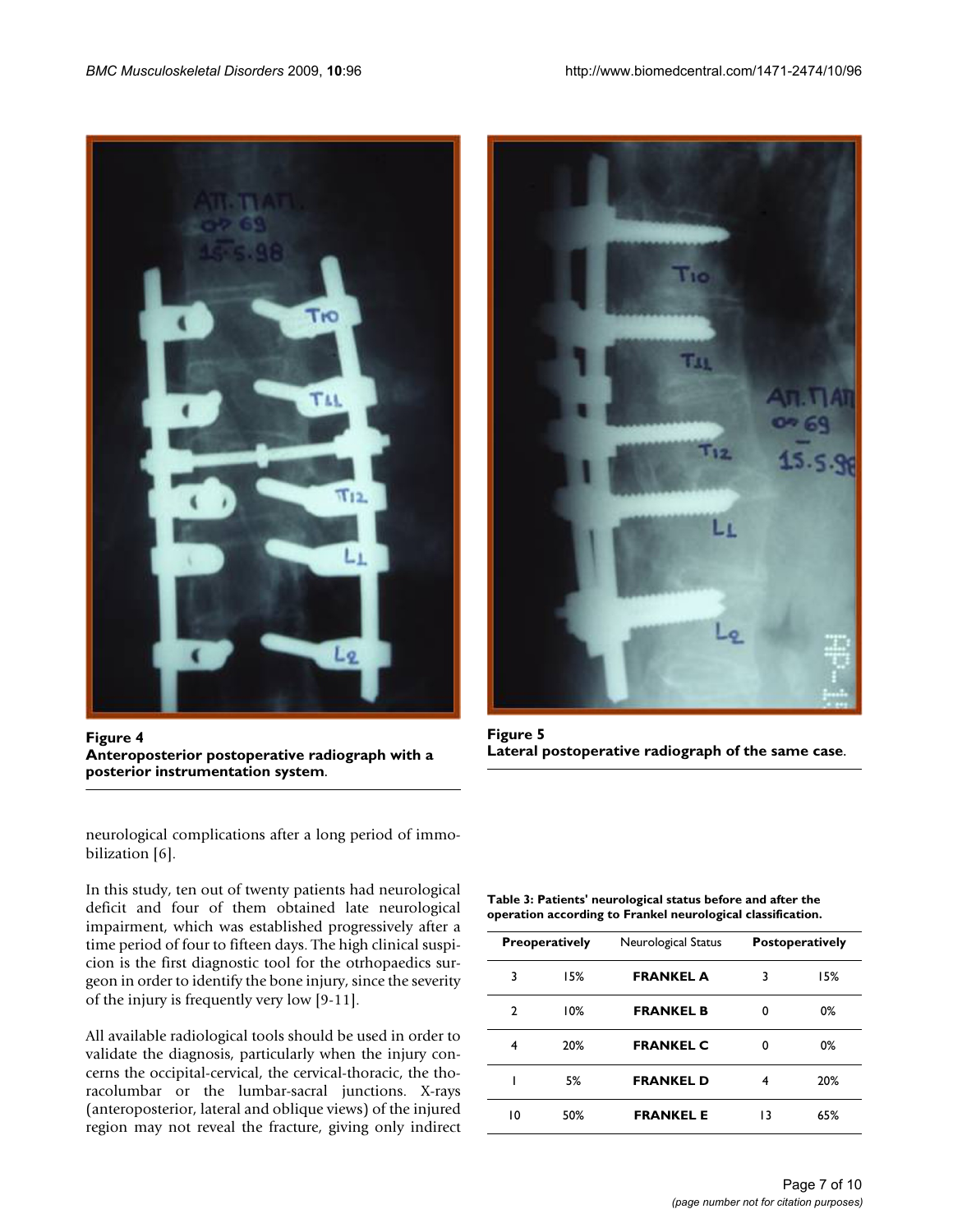|                |   | Postoperatively |     |             |     |
|----------------|---|-----------------|-----|-------------|-----|
|                |   | Frankel         | A   | D           | Е   |
| Preoperatively | A | N               | 3   |             |     |
|                |   | %               | 15% | 0%          | 0%  |
|                | в | N               |     | $\mathbf 2$ |     |
|                |   | $\%$            | 0%  | 10%         | 0%  |
|                | C | Ν               |     | 2           | 2   |
|                |   | $\%$            | 0%  | 10%         | 10% |
|                | D | Ν               |     |             | ı   |
|                |   | %               | 0%  | 0%          | 5%  |
|                | E | N               |     |             | 10  |
|                |   | $\%$            | 0%  | 0%          | 50% |

**Table 4: Comparison between the neurological status of patients suffered by ankylosing spondylitis before and after the operation due to spinal injury, using the Frankel neurological classification.**

information, such as widening of the disk space and discontinuity of the ossified paraspinal ligaments which isn't able to set the diagnosis [5].

In our study, the initial radiological study was negative for a spinal fracture in twelve out of twenty patients (60%). Where standard radiographs are inadequate, computed tomography can be useful and should be resorted to. The use of CT scanning and MRI scanning has been shown to increase the sensitivity of initial radiographic assessment. Magnetic Resonance Imaging scans are very sensitive in picking up soft tissue injuries and in this group of patients in identifying the presence of epidural hematomas. However, MRI cannot be recommended as a first line investigation in the patient with AS, but may add important information in difficult cases. [23]

The above imaging techniques (CT and MRI) offer valuable help in revealing the type of fracture. This definition is important because the stability of the spine, the management of the injury and the possible complications are related to the type of fracture.

Conservative treatment either by prolonged bed rest in traction or in a cervical collar, or by early realignment and immobilization in a halo vest has been advocated because of supposed higher mortality after surgery [9]. However, maintaining reduction is a major concern for conservative treatment: distraction, halo vest application, and transfer to a stretcher have led to secondary dislocation and neurological deterioration. Furthermore, immobilization in a halo has been associated with serious complications. Poor bone quality, vulnerable skin, and difficulty in achieving good alignment are additional arguments against the use of a halo [25].

It is generally assumed that the stabilization of cervical fractures is better performed with anterior and posterior support of the spine. In this study, three of the cervical fractures were managed by both anterior and posterior approaches while all the rest were managed only by posterior approach, having no intra-operative complications, but one case with superficial wound infection and two cases (patients with cervical injuries) with loosening of posterior screws without loss of stability.

Olerud et al. [13] believe that in the cervical spine, where implant loosening is a considerable problem, the failure of support is presented mainly in cases where only anterior or only posterior stabilization was applied because the stabilizing system may not be able to confront the forces which act on it. Thus, both anterior and posterior stabilization of the spine should be applied, especially for the cervical and the thoraco-lumbar spine. Nevertheless, in everyday practice posterior stabilization is usually performed. This is in order to reduce the possible causal factors of intra-operative and postoperative complications, taking into consideration that the most of these patients have cardiovascular and pulmonary disorders caused by restrictive ankylosis of the thoracic cage and prolonging the operating time by performing double stabilization and thoracotomy aggravates cardiovascular function. Moreover, the anterior approach to the cervical-thoracic junction is extremely difficult in these patients due to the great inclination and the kyphosis that exists at this region.

Long stabilizing systems that offer support to a greater area of the spine and the parallel use of braces postoperatively have been used in order to strengthen the stabilization. Serin et al. [26] showed that four levels posterior fixation is superior to two levels posterior fixation and a four levels fixation plus offset hook is the most stable. Tezeren and Kuru [27] demonstrated that final outcome regarding sagittal index and anterior body compression is better in the long segment instrumentation group than in the short segment instrumentation group.

The percentages of complications and mortality are high. Murray and Persellen [28], refer that the mortality rate of patients who undergo an early operation fluctuates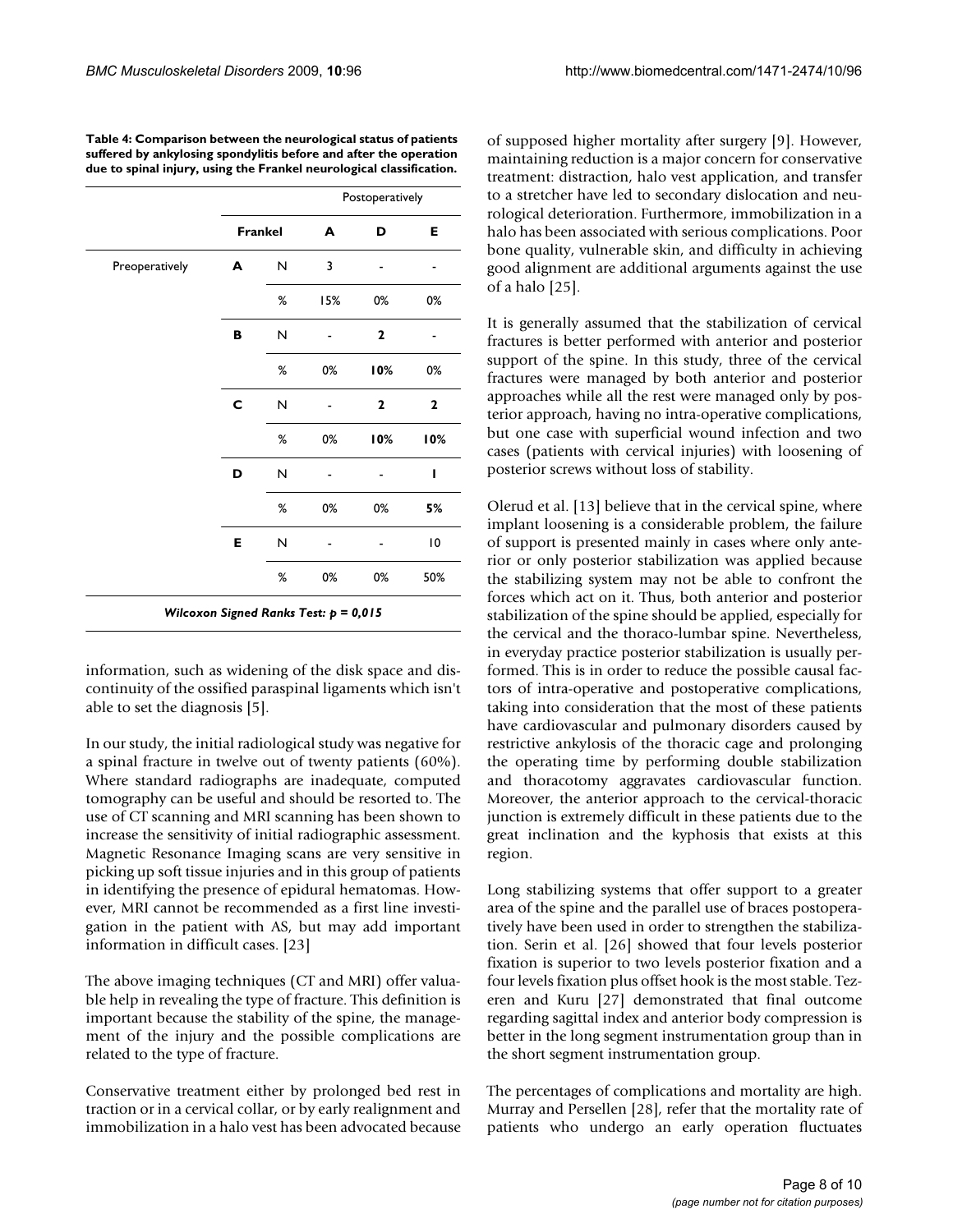between 15% and 50%. Moreover, patients managed conservatively have a high mortality rate equal to 25% [29]. It is widely accepted that operative treatment should be considered when the spine is unstable or when there is neurological impairment [9,23,30].

In our series no epidural hematomas were noted. In the literature there is some controversy regarding the best way of managing this complication, reports describing good outcome following both surgical and conservative management [31,32]. There is a need for wider multicenter studies to get a correct picture of the incidence and the problems encountered in management of vertebral column trauma in AS.

## **Conclusion**

Even minor injuries may cause fractures in an ankylosing spine. Patients with AS who sustain injuries of the spine are at greater risk of developing neurological impairment. These neurological disorders may be established at the time of injury but it is not unusual for them to become progressively, with several days delay. It is not an exaggeration to say that new back pain in patients with AS should be assumed to be caused by a fracture until proven otherwise. Thus, thorough clinical and radiological assessment should be performed in these patients and should be repeated for the first few weeks, especially if the patient complains of indefinable pain or if neurological disorders are noted. Accident and Emergency physicians should always bear in mind that simple radiological evaluation of these injuries may not be able to reveal fractures at first. CT and MRI are valuable tools in order to reveal these fractures.

The operative treatment of these injuries is useful and effective for these patients. It usually succeeds the improvement of the patients' neurological status, apart from cases where paraplegia is already established. However, the operative treatment is very demanding, especially when the cervical spine is concerned. Both anterior and posterior stabilization offer better support. Taking into consideration the cardiovascular and pulmonary problems that these patients have, anterior and posterior stabilization aren't always possible.

## **Competing interests**

The authors declare that they have no competing interests.

## **Authors' contributions**

GS, KK, SAP and PK participated in the design of the study, data acquisition and analysis and writing of this manuscript. SG and EB participated in the analysis and writing of this paper. KK, SAP and GM participated in the analysis and also in revising critically the manuscript. All authors read and approved the final manuscript.

#### **References**

- 1. Bechterew VM: **[The classic stiffening of the spine in flexion, a](http://www.ncbi.nlm.nih.gov/entrez/query.fcgi?cmd=Retrieve&db=PubMed&dopt=Abstract&list_uids=389519) [special form of disease.](http://www.ncbi.nlm.nih.gov/entrez/query.fcgi?cmd=Retrieve&db=PubMed&dopt=Abstract&list_uids=389519)** *Clin Orthop* 1979, **143:**4-7.
- 2. Calin A: **[Ankylosing spondylitis.](http://www.ncbi.nlm.nih.gov/entrez/query.fcgi?cmd=Retrieve&db=PubMed&dopt=Abstract&list_uids=3158467)** *Clin Rheum Dis* 1985, **11(1):**41-60.
- 3. Linden S van der, Heijde D van der, Braun J: **Ankylosing Spondylitis.** In *Harris: Kelley's Textbook of Rheumatology* 7th edition. Philadelphia: WB Saunders Co; 2005.
- 4. Horst-Bruinsma IE van der: **Clinical aspects of ankylosing spondylitis.** In *Ankylosing Spondylitis. Diagnosis and Management* Edited by: van Royen BJ, Dijkmans BAC. New York, London: Taylor and Francis; 2006:45-70.
- 5. Hanson J, Mirza S: **Predisposition for spinal fracture in Ankylosing spondylitis.** *Am J Roentgenol* 2000, **174:**150.
- 6. Taggard D, Traynelis V: **[Management of cervical spinal fractures](http://www.ncbi.nlm.nih.gov/entrez/query.fcgi?cmd=Retrieve&db=PubMed&dopt=Abstract&list_uids=10954633) [in ankylosing spondylitis with posterior fixation.](http://www.ncbi.nlm.nih.gov/entrez/query.fcgi?cmd=Retrieve&db=PubMed&dopt=Abstract&list_uids=10954633)** *Spine* 2000, **25:**2035-2039.
- 7. De Peretti F, Sane JC, Dran G, Razafindratsiva C, Argenson C: **[Anky](http://www.ncbi.nlm.nih.gov/entrez/query.fcgi?cmd=Retrieve&db=PubMed&dopt=Abstract&list_uids=15502769)[losed spine fractures with spondylitis or diffuse idiopathic](http://www.ncbi.nlm.nih.gov/entrez/query.fcgi?cmd=Retrieve&db=PubMed&dopt=Abstract&list_uids=15502769) [skeletal hyperostosis: diagnosis and complications.](http://www.ncbi.nlm.nih.gov/entrez/query.fcgi?cmd=Retrieve&db=PubMed&dopt=Abstract&list_uids=15502769)** *Rev Chir Orthop Reparatrice Appar Mot* 2004, **90:**456-465.
- 8. Einsiedel T, Schmelz A, Arand M, Wilke HJ, Gebhard F, Hartwig E, Kramer M, Neugebauer R, Kinzl L, Schultheiss M: **[Injuries of the](http://www.ncbi.nlm.nih.gov/entrez/query.fcgi?cmd=Retrieve&db=PubMed&dopt=Abstract&list_uids=16850954) [cervical spine in patients with ankylosing spondylitis: experi](http://www.ncbi.nlm.nih.gov/entrez/query.fcgi?cmd=Retrieve&db=PubMed&dopt=Abstract&list_uids=16850954)[ence at two trauma centers.](http://www.ncbi.nlm.nih.gov/entrez/query.fcgi?cmd=Retrieve&db=PubMed&dopt=Abstract&list_uids=16850954)** *J Neurosurg Spine* 2006, **5:**33-45.
- 9. Graham B, Van Peteghem PK: **[Fractures of the spine in ankylos](http://www.ncbi.nlm.nih.gov/entrez/query.fcgi?cmd=Retrieve&db=PubMed&dopt=Abstract&list_uids=2781394)[ing spondylitis. Diagnosis, treatment and complications.](http://www.ncbi.nlm.nih.gov/entrez/query.fcgi?cmd=Retrieve&db=PubMed&dopt=Abstract&list_uids=2781394)** *Spine* 1989, **14:**803-807.
- 10. Trent S, Armstrong GW, O'Neil J: **[Thoracolumbar fractures in](http://www.ncbi.nlm.nih.gov/entrez/query.fcgi?cmd=Retrieve&db=PubMed&dopt=Abstract&list_uids=3276425) [ankylosing spondylitis. High-risk injuries.](http://www.ncbi.nlm.nih.gov/entrez/query.fcgi?cmd=Retrieve&db=PubMed&dopt=Abstract&list_uids=3276425)** *Clin Orthop* 1988, **227:**61-66.
- 11. Whang PG, Goldberg G, Lawrence JP, Hong J, Harrop JS, Anderson DG, Albert TJ, Vaccaro AR: **[The management of spinal injuries](http://www.ncbi.nlm.nih.gov/entrez/query.fcgi?cmd=Retrieve&db=PubMed&dopt=Abstract&list_uids=19342927) [in patients with ankylosing spondylitis or diffuse idiopathic](http://www.ncbi.nlm.nih.gov/entrez/query.fcgi?cmd=Retrieve&db=PubMed&dopt=Abstract&list_uids=19342927) skeletal hyperostosis: a comparison of treatment methods [and clinical outcomes.](http://www.ncbi.nlm.nih.gov/entrez/query.fcgi?cmd=Retrieve&db=PubMed&dopt=Abstract&list_uids=19342927)** *J Spinal Disord Tech* 2009, **22:**77-85.
- 12. Westerveld LA, Verlaan JJ, Oner FC: **[Spinal fractures in patients](http://www.ncbi.nlm.nih.gov/entrez/query.fcgi?cmd=Retrieve&db=PubMed&dopt=Abstract&list_uids=18791749) [with ankylosing spinal disorders: a systematic review of the](http://www.ncbi.nlm.nih.gov/entrez/query.fcgi?cmd=Retrieve&db=PubMed&dopt=Abstract&list_uids=18791749) literature on treatment, neurological status and complica[tions.](http://www.ncbi.nlm.nih.gov/entrez/query.fcgi?cmd=Retrieve&db=PubMed&dopt=Abstract&list_uids=18791749)** *Eur Spine J* 2009, **18:**145-156.
- 13. Olerud C, Frost A, Bring J: **[Spinal fractures with ankylosing](http://www.ncbi.nlm.nih.gov/entrez/query.fcgi?cmd=Retrieve&db=PubMed&dopt=Abstract&list_uids=8689417) [spondylitis.](http://www.ncbi.nlm.nih.gov/entrez/query.fcgi?cmd=Retrieve&db=PubMed&dopt=Abstract&list_uids=8689417)** *Eur Spine J* 1996, **5:**51-55.
- 14. Yau A, Chan R: **Stress fracture of the fused lumbo-dorsal spine in ankylosing spondylitis.** *J Bone Joint Surg* 1974, **56-B:**681-687.
- 15. Osgood C, Martin L, Ackerman E: **[Fracture dislocation of the cer](http://www.ncbi.nlm.nih.gov/entrez/query.fcgi?cmd=Retrieve&db=PubMed&dopt=Abstract&list_uids=4759664)[vical spine with ankylosing spondylitis.](http://www.ncbi.nlm.nih.gov/entrez/query.fcgi?cmd=Retrieve&db=PubMed&dopt=Abstract&list_uids=4759664)** *J Neurosurg* 1973, **39:**764-769.
- 16. Surin V: **Fractures of the cervical spine in patients with ankylosing spondylitis.** *Acta Orthop Scand* 1980, **71:**79-84.
- 17. Bohlman HH: **Acute fractures and dislocation of the cervical spine. An analysis of three hundred hospitalized patients and review of the literature.** *J Bone Joint Surg* 1979, **61-A:**1119-1142.
- 18. Gelman MI, Umber JS: **Fractures of the thoracolumbar spine in ankylosing spondylitis.** *Am J Roentgenol* 1978, **130:**485-491.
- 19. Rasker JJ, Prevo RL, Lanting PJH: **[Spondylodiscitis in ankylosing](http://www.ncbi.nlm.nih.gov/entrez/query.fcgi?cmd=Retrieve&db=PubMed&dopt=Abstract&list_uids=8774557) [spondylitis, infection or trauma? A description of six cases.](http://www.ncbi.nlm.nih.gov/entrez/query.fcgi?cmd=Retrieve&db=PubMed&dopt=Abstract&list_uids=8774557)** *Scand J Rheumatol* 1996, **25:**52-57.
- 20. Fast A, Parikh S, Marin EL: **[Spine fractures in ankylosing spond](http://www.ncbi.nlm.nih.gov/entrez/query.fcgi?cmd=Retrieve&db=PubMed&dopt=Abstract&list_uids=3767633)[ylitis.](http://www.ncbi.nlm.nih.gov/entrez/query.fcgi?cmd=Retrieve&db=PubMed&dopt=Abstract&list_uids=3767633)** *Arch Phys Med Rehabil* 1986, **67:**595-597.
- 21. Sharma RR, Mathad NV: **Traumatic spinal fracture in ankylosing spondylitis (a case report).** *Postgrad Med* 1988, **34:**193-195.
- 22. Juric S, Coumas JM, Giansiracuse DF, Irwin RS: **[Hemothorax an](http://www.ncbi.nlm.nih.gov/entrez/query.fcgi?cmd=Retrieve&db=PubMed&dopt=Abstract&list_uids=2319528) [unusual presentation of spinal fracture in ankylosing spond](http://www.ncbi.nlm.nih.gov/entrez/query.fcgi?cmd=Retrieve&db=PubMed&dopt=Abstract&list_uids=2319528)[ylitis.](http://www.ncbi.nlm.nih.gov/entrez/query.fcgi?cmd=Retrieve&db=PubMed&dopt=Abstract&list_uids=2319528)** *J Rheumatol* 1990, **17:**263-266.
- 23. Thumbikat P, Hariharan RP, Ravichandran G, McClelland MR, Mathew KM: **[Spinal Cord Injury in Patients With Ankylosing Spondyli](http://www.ncbi.nlm.nih.gov/entrez/query.fcgi?cmd=Retrieve&db=PubMed&dopt=Abstract&list_uids=18091492)[tis. A 10-Year Review.](http://www.ncbi.nlm.nih.gov/entrez/query.fcgi?cmd=Retrieve&db=PubMed&dopt=Abstract&list_uids=18091492)** *Spine* 2007, **32:**2989-2995.
- 24. Andersson O: **Röntgenbilden vid spondylarthritis ankylopoetica.** *Nord Med Tidskr* 1937, **14:**2000-2002.
- 25. Schroder J, Liljenqvist U, Greiner C, Wassmann H: **[Complications](http://www.ncbi.nlm.nih.gov/entrez/query.fcgi?cmd=Retrieve&db=PubMed&dopt=Abstract&list_uids=12721690) [of halo treatment for cervical spine injuries in patients with](http://www.ncbi.nlm.nih.gov/entrez/query.fcgi?cmd=Retrieve&db=PubMed&dopt=Abstract&list_uids=12721690) [ankylosing spondylitis: report of three cases.](http://www.ncbi.nlm.nih.gov/entrez/query.fcgi?cmd=Retrieve&db=PubMed&dopt=Abstract&list_uids=12721690)** *Arch Orthop Trauma Surg* 2003, **123:**112-114.
- Serin E, Karakurt L, Yilmaz E, Belhan O, Varol T: Effects of two-lev**els, four-levels, and four-levels plus offset-hook posterior fixation techniques on protecting the surgical correction of**